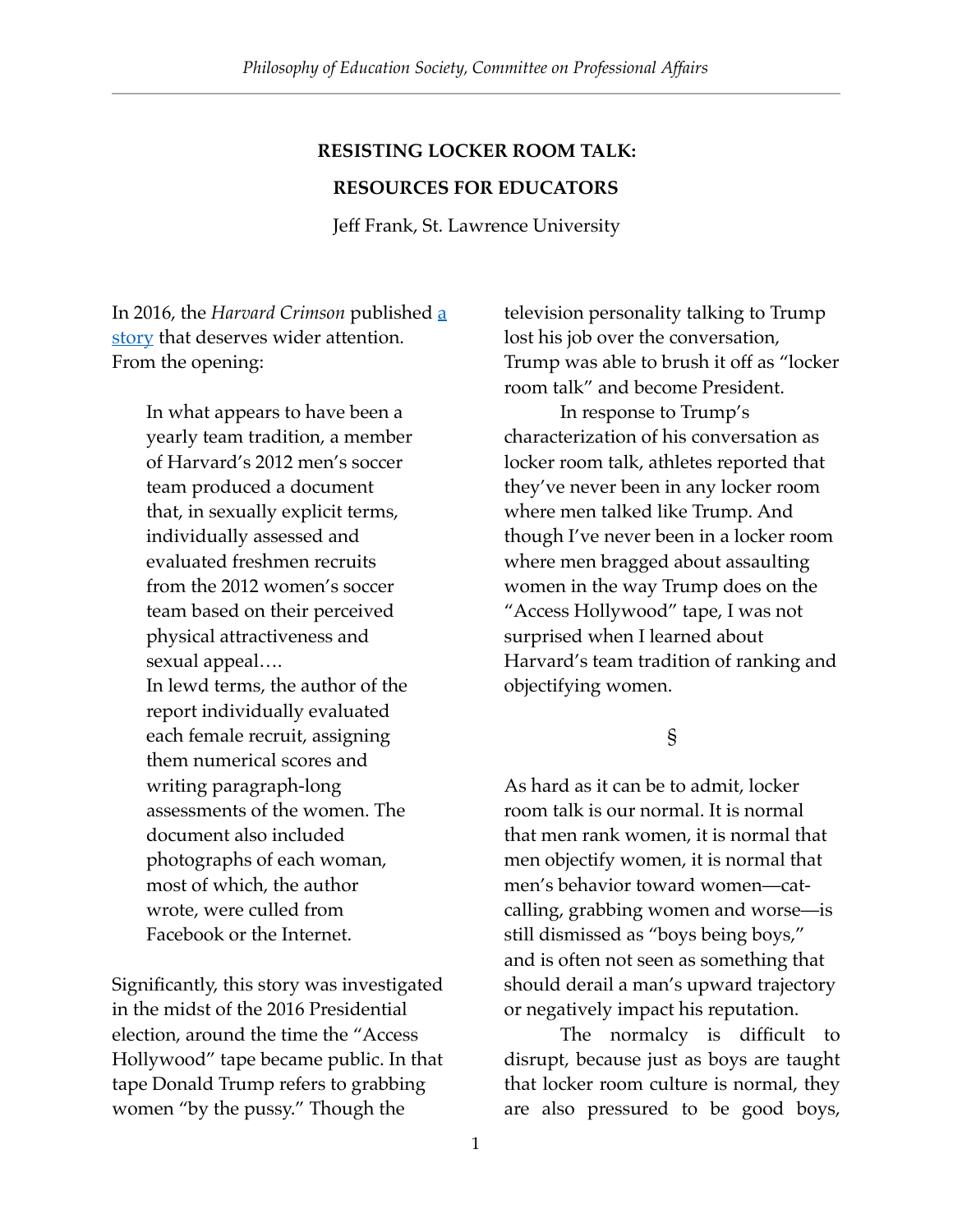where being a good boy means being compliant. One of the most interesting things I read about the Brett Kavanaugh confirmation hearing came from philosopher Robert Paul Wollf's blog. Here is [the conclusion to the post](https://robertpaulwolff.blogspot.com/2018/09/i-am-good-boy.html):

Brett Kavanaugh is a Good Boy. He has done everything that was demanded of him as a boy, and has been spectacularly successful. Now, the entire enormously painful psychologically demanding series of inner repressions and compromises on which his entire life has been built is being called into question by the public revelation of that repressed side, that back side, that hidden side of his psyche. His testimony yesterday was a desperate, impassioned, terrified cry: **I AM A GOOD BOY**. To deny him the Supreme Court seat is to tell him that those sacrifices, repressions, and denials were for naught. Christine Blasey Ford was telling the truth. But so was Brett Kavanaugh. Not about the actual incident. He was telling the truth as he genuinely believes it. He is a Good Boy.

A boy can act in ways that are utterly terrible—to women, to other men, to his own self—and yet still be supported in the belief that he is a good boy. He does what is demanded of him: he works

hard, he plays hard, he keeps his head down and conforms. A boy like this may end up on the Harvard soccer team, and though he may hate the document that ranks the women's team, he may not know what to do in response to it.

## §

I mention Kavanaugh and the Harvard men's team as emblematic, not because I hope to say anything of particular interest about Kavanaugh or Harvard. The point is that men can be 'good boys' and do terrible things, and that locker room culture is abhorrent, even at elite institutions.

Locker room culture is our normal, and anyone who deviates from this culture risks punishment. Knowing this, we have to appreciate that any movement against locker room culture involves us in resistance, and good boys don't resist. As a result, educators have to go out of their way to create opportunities for boys to see that locker room culture is unjust and that being a good boy is not a simple thing in a culture where injustice is tolerated. One way we might begin doing the work of helping boys question locker room talk is by considering case studies like the Harvard soccer team and see where they lead.

Imagine bringing a group of high school boys together to discuss this case. Ask them to consider it from inside the men's soccer team. What would inspire someone to create this list? What would inspire some other players to ask for this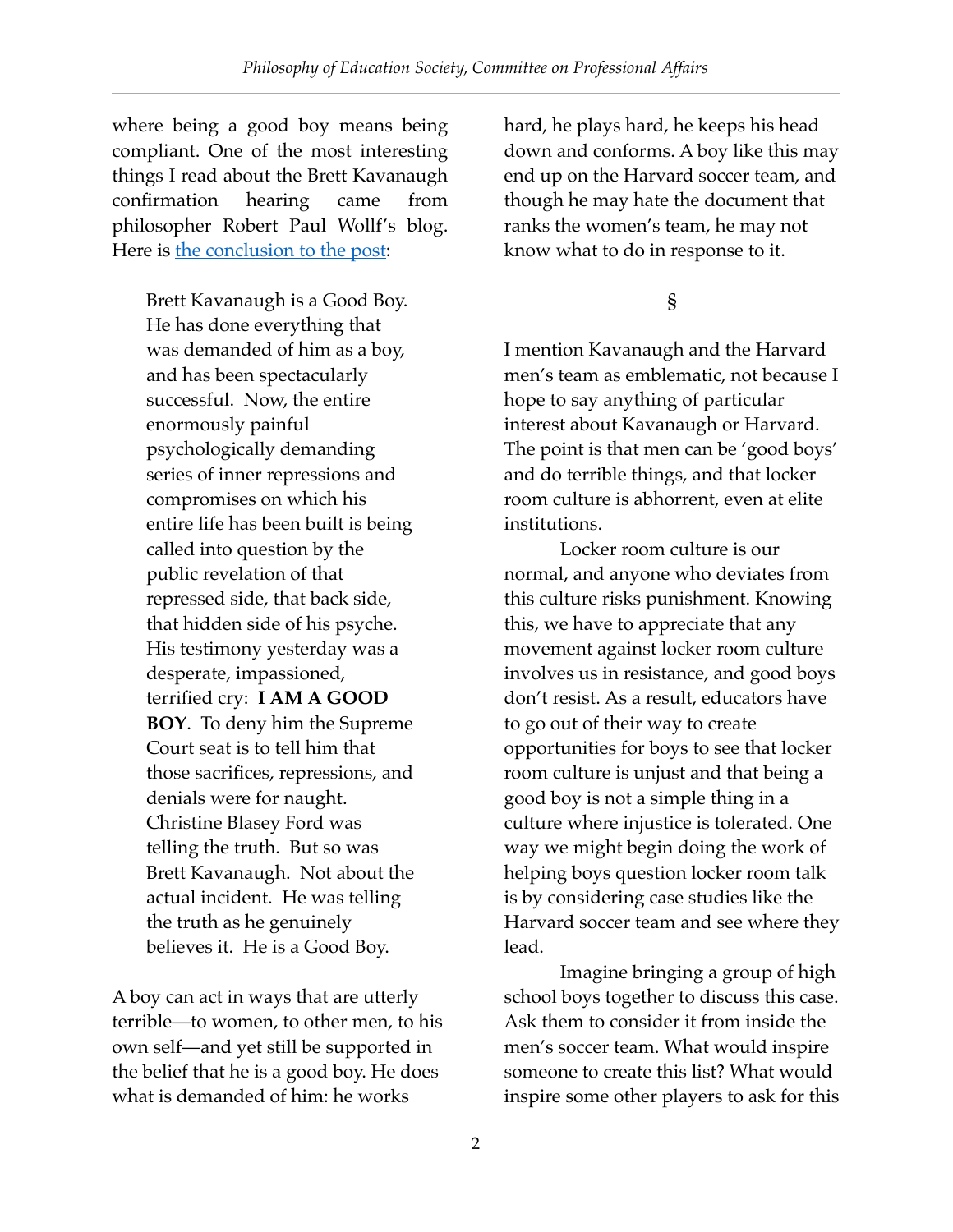list? How would a first-year player respond to this list? Could they do anything about it and still be accepted by the team? What about a senior starter who doesn't approve of the list? What could he do?

After talking through these types of questions, they could change perspectives. Think about the women being ranked. Think about the parents of the women being ranked (this list was public through a shared Google site). Think about what would happen if your future employer or partner or child saw you on this list. Think about how you would feel as a woman recruited to play at Harvard if you were aware of this list. Think about what you would do if you were not on the team but were friends with men on the team or women on the list.

I trust that young men can have good discussions of this case, and I suggest that we bring cases like this to young men so they can begin thinking about how they might respond in these situations. My hope is that as men have these conversations, they will see that more men are bystanders than perpetuators of this culture. That is, on the Harvard soccer team, we can imagine some men who actively enjoyed the list, some who tolerated it and some who were disgusted by it and didn't know what to do.

By allowing young men the opportunity to discuss case studies of locker room culture, it may come to be seen as the abnormal and toxic thing it is. When men begin to see that far more of their peers are bystanders who wish they had a way to change locker room culture, they may find the courage to be [an upstander](https://www.syracuse.com/opinion/index.ssf/2018/10/lets_teach_our_sons_to_be_upstanders_for_women_commentary.html) who disrupts and resists the normalizing force of that culture. Teachers can facilitate this growth by using cases like this to free their students to take a step away from being a good boy and toward becoming a [decent person](https://ojs.education.illinois.edu/index.php/pes/article/view/1789/499).

### §

Exploring a case study like the one offered by the Harvard soccer team begins illustrating the harms of locker room culture. A young man will be positioned to see that locker room culture is harmful to others, but so long as he doesn't get in trouble—so long as his reputation remains untouched by his involvement in locker room culture—he may not see the ways that he is harmed by it as well.

This is why teachers must also facilitate opportunities for philosophical thinking that allows young men to reflect on the ways that they are hurt by this same culture, even if it doesn't negatively impact their reputation. I offer three ideas teachers can use to promote this type of thinking.

First, teachers can help men appreciate how a locker room culture that ranks and objectifies women also but differently—ranks and objectifies them. Men must flatten their full self to fit [the mask of acceptable masculinity.](http://therepresentationproject.org/film/the-mask-you-live-in-film/) Wearing the mask means playing by the rules of the game, even if this means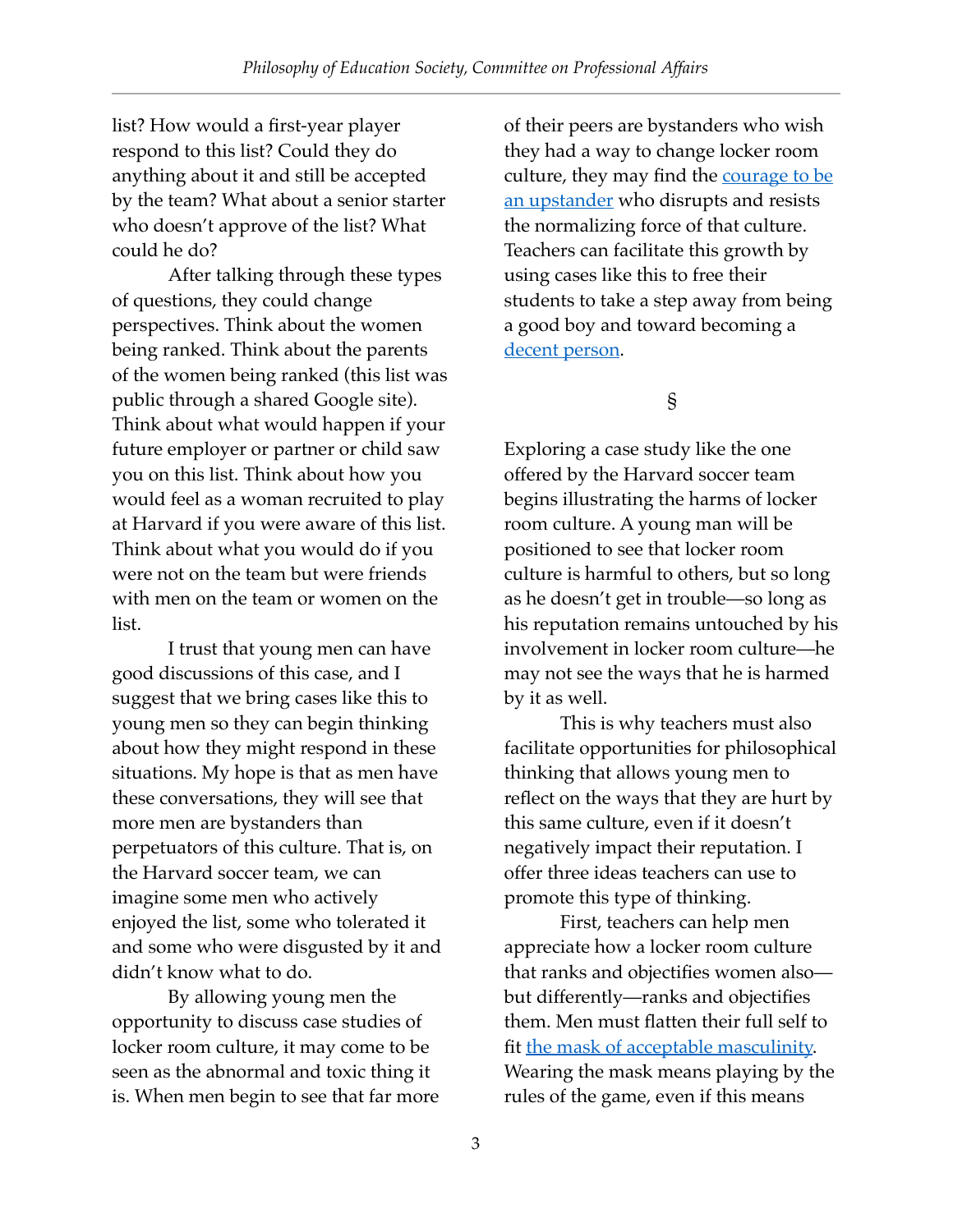compromising his morals in the process. Though he may not want to pick on men who are perceived as weak or comment on the appearance of women to win the approval of other men, he fears what would happen if he didn't. He worries that if he opts out of the game, he might move to the bottom of the hierarchy. Locker room culture is, by its nature, a zero-sum game. Some win, some lose, and often a great deal of cruelty is let loose in the world in an effort to maintain one's position in this hierarchy. As teachers, we can help young men consider whether or not they want to play by the rules of this type of a game. Do they want to live in fear of finding themselves at the bottom of the hierarchy, or do they want to approach community and sociality in another way?

I encourage us to think about how we can demonstrate, through the very classrooms we create, that there are other ways of being together that don't involve a zero-sum mentality. A classroom can nurture a sense of belonging, becoming a place where students are rewarded for taking risks and working hard to discover and achieve their unique potential. They can see the good of collaborating with their peers and learn to appreciate that giving and receiving support is not a sign of weakness. As teachers, we can banish locker room culture from our classrooms by being a place where every student can get the support they need to be successful.

In addition to providing students with these types of classrooms, we can provide opportunities for reflection. We can ask a boy to consider: What type of community does he want to be part of? Does he prefer a classroom where he lives in fear of being wrong or one where he gives and receives support freely? Does he really enjoy the type of person he is when he views the women in his class through the eyes of locker room culture, or does he like the person he is when he is genuinely curious about their thinking and excited to see what they can learn together? Does he prefer aspiring to **become an equal** with the members of his classroom or does he want to assert, or cling to, his feeling of superiority? Though his culture may tell him that he should prefer a world of ranking and objectification, he may feel otherwise if he is allowed to experience, and reflect on, the alternatives.

Second, the fact that men have [mostly responded with fear to the](https://www.edweek.org/ew/articles/2018/10/12/we-shouldnt-teach-young-men-to-fear.html)  **#MeToo movement** is a sad commentary on the state of masculinity. Men are so afraid of being falsely accused in the #MeToo era that they fixate on the fear of something that may never happen to them instead of being afraid for the state of their own conscience and well-being. I worry that we trump up fears of being falsely accused as an excuse for keeping the status quo of locker room culture in place. While most men will never be falsely accused during the #MeToo era, they will all—*all*—have to live with what they did and failed to do to better the state of their own conscience now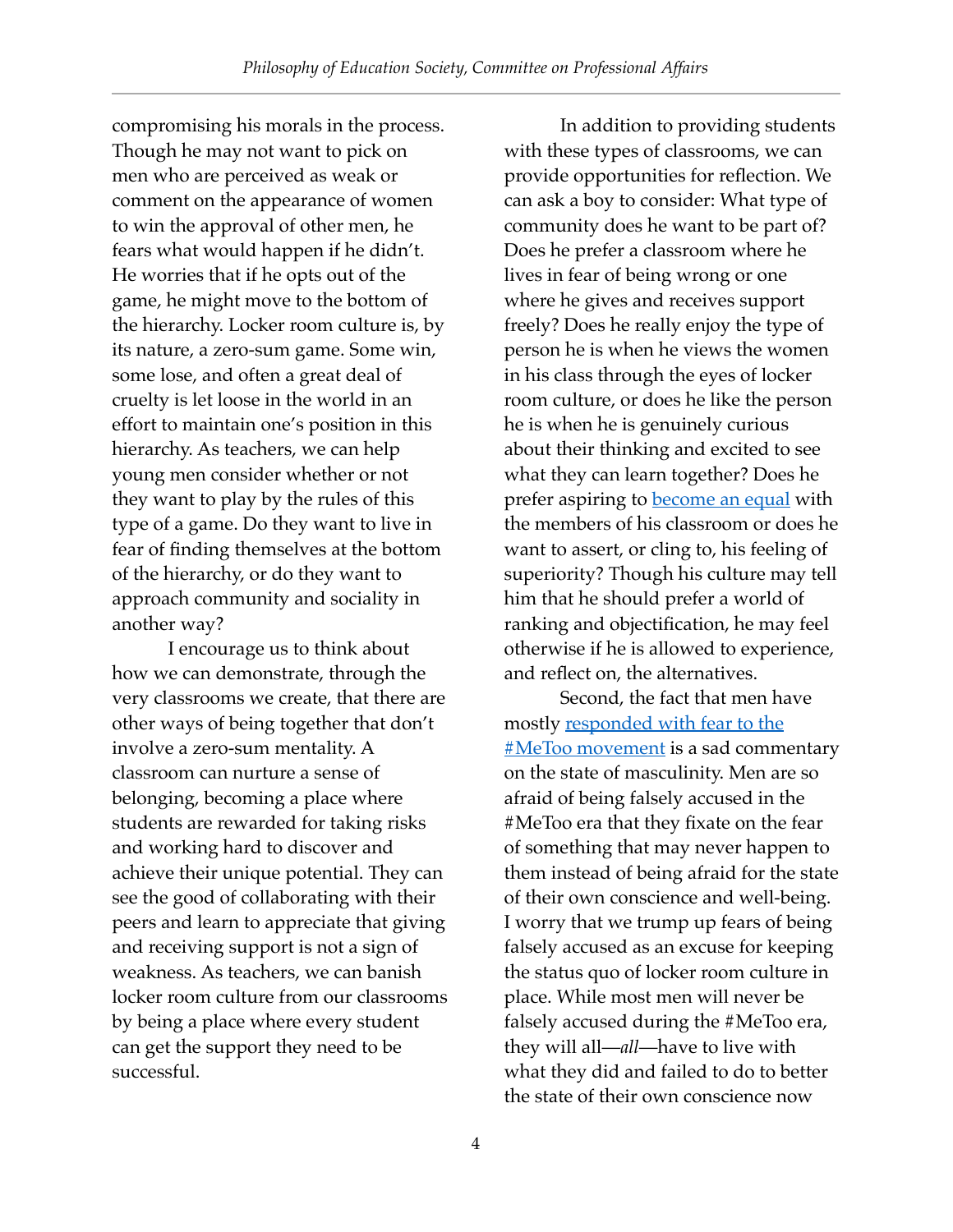that they are made more fully aware of the harms of locker room culture.

The *New York Times* ran a powerful piece call "[Eight Stories of](https://www.nytimes.com/interactive/2018/10/18/opinion/men-metoo-high-school.html)  [Men's Regret](https://www.nytimes.com/interactive/2018/10/18/opinion/men-metoo-high-school.html)" that describes how men are haunted by their past misdeeds. Teachers can help young men see that conscience eventually has its day. The memories of what men do to women will stay with them, even if no one ever finds out what they did. A literature class reading "The Tell-Tale Heart," or *Crime and Punishment* (to take two examples), or a history class studying the ways ordinary citizens were complicit with injustices in the past, can also spend time reflecting on how behavior deemed harmless by locker room culture may haunt a man for his entire life.

Third, teachers can provide assurance that resisting locker room culture does not mean hating men or rejecting virtues that some see as traditionally masculine. One way to do this is to help men reflect on what they [value in other men.](https://www.nytimes.com/2018/04/12/learning/lesson-plans/boys-to-men-teaching-and-learning-about-masculinity-in-an-age-of-change.html) When we look to literature or history for exemplars of masculinity, do we turn to the powerful Creon or the strong Atticus Finch? Do we aspire to be feared like so many authoritarian leaders, or respected for the quiet dignity of someone like Lincoln or [James Baldwin](https://www.tcrecord.org/content.asp?contentid=18050)? At the end of the year, students can write essays on the topic of what it means to be a good man, drawing on history and literature, and then they can use this standpoint to talk back to the voices telling them to

view any criticism of locker room culture as an attack on men everywhere.

Here is where I find teachers uniquely positioned to do young men a great deal of good. School can be a place apart where we can think about who we are and who we hope to become. Forming men of character should not be left to cable news and Facebook. Teachers can encourage young men to consider the costs of condoning locker room culture while presenting them with exemplars who have the courage to resist injustice. These exemplars are not good boys, they are men of integrity, and this is something all young men can aspire to become. We are at a point in our history when we can see that moral education requires that we help men resist locker room culture while also helping them aspire to a more humane vision of what it means to be a man.

§

These are just three examples, and I imagine teachers can think of others that will work for the subject and students they teach. What unites these examples is freeing students to resist the normalization of locker room culture and giving them the opportunity to reflect on the world they want to live in. (For more inspiration, see curriculum from organizations like [MenEngageAlliance](http://menengage.org/wp-content/uploads/2018/02/MenEngage_Accountability-Toolkit_English_WEB.pdf) and [Promundo\)](https://promundoglobal.org/wp-content/uploads/2018/06/Manhood-2.0-Curriculum.pdf).

It is important to recognize that any advice for practicing teachers can feel additive. Teaching is a difficult enough art; to suggest that teachers do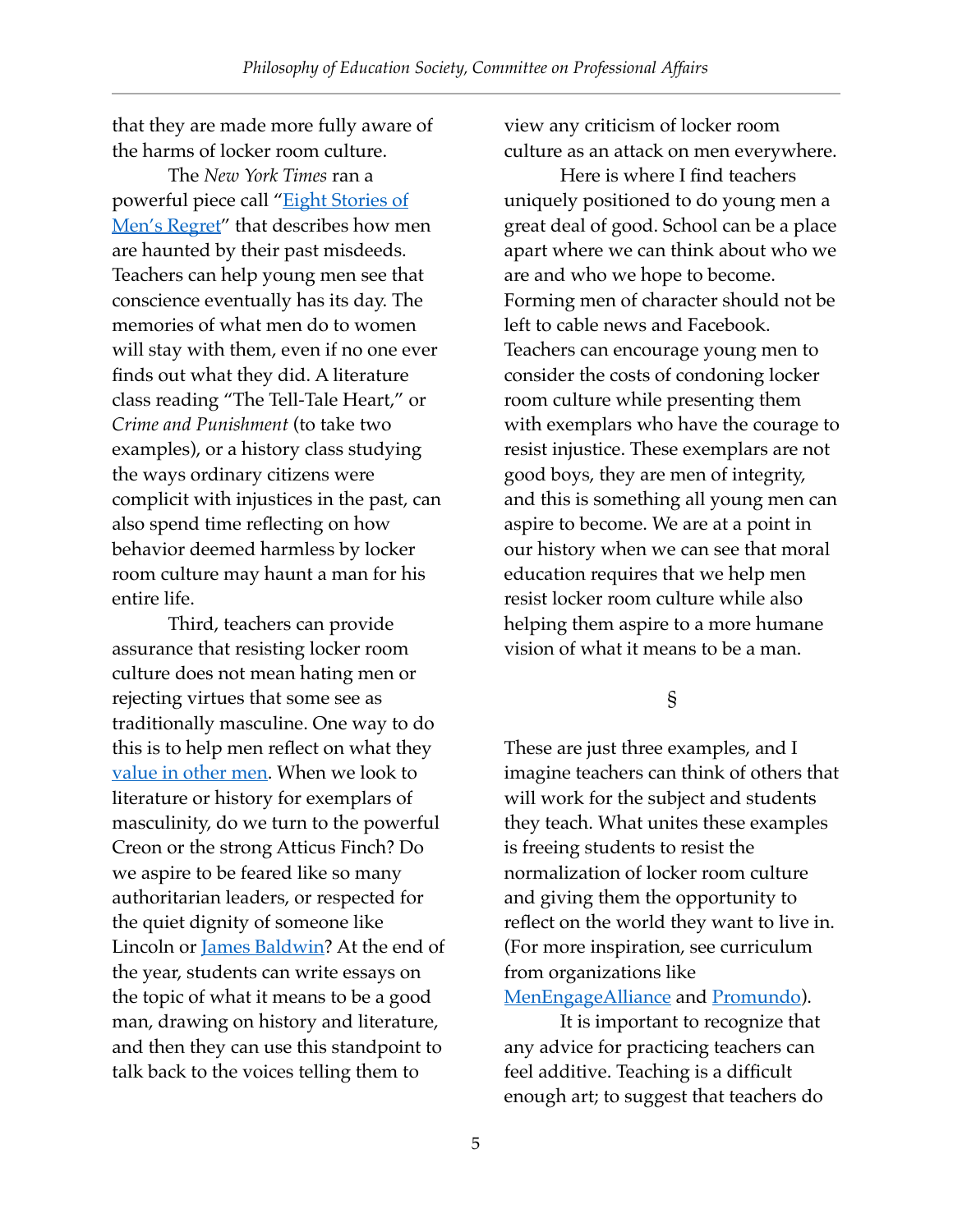more, taking on the additional task of resisting locker room culture, may seem a poor way of appreciating that fact. If I believed that resisting locker room culture is only additive—an extra demand on the time of already hardworking teachers—I wouldn't be suggesting it. Rather, when I think of resources for teachers, I find that the act of resistance provides a teacher with a well of strength they can draw on.

When we give young men the gift of disentangling themselves from locker room culture, we are reminded of the transformative power of education. When we create a space of equality in our classrooms, where students are freed from zero-sum thinking and empowered to create new possibilities, we are living into a future that is affirming. When we think together about the type of people we want to become and the type of world we hope to bring into existence, we tap into the type of power that comes from having vision. That is, the work of envisioning the future we hope to live is a resource we can draw on, knowing that [resistance is an unending task.](https://link.springer.com/epdf/10.1007/s11217-018-9610-y?author_access_token=Z_QittMSh_NYdUANFb61q_e4RwlQNchNByi7wbcMAY7uKqBbM2pq7RJ6qWEh_axM5nNJKfagsiUwyuMdMwi45GNyWuxwnqOn8txCrgjP5pvUf0N-1E2LNFqJGH4U_ZV653-kwOErNPZTGD8oSsnioA%253D%253D)

Elise Boulding suggests that we live in a [200-year present](https://vanierinstitute.ca/wp-content/uploads/2015/08/Boulding-EN.pdf) connecting us to the oldest person who held us as a child and the youngest child we will hold at the end of our life. From the viewpoint of the bare present, the world can appear hopeless. The beneficiaries of locker room culture remain in power and the backlash to any resistance is swift and strong. We are overwhelmed, and this saps our energy.

Boulding's 200-year present allows us to draw on the hopes for equality nurtured by our grandparents and appreciate how these have taken root in the present. More, it causes us to appreciate that our work with children today will flower into the future. Taking this long view reminds us that, without vision, possibilities perish. It is this resource, the hope nurtured by vision, that we need now as ever. As we free students from locker room culture, we get back in touch with the power to envision a better future and create conditions in our classrooms that allow us to keep hope for that future alive. This prophetic power gives us renewed strength to resist and create resources that allow our students to resist as well.

### §

Before closing, it is important to emphasize the significance of coaches. Young men look up to coaches and often hunger for their approval. Though it is common to claim that sports can build character, if we want this to be more than an empty platitude, we need coaches to see the power they have to shape locker room culture and its future. Coaches can create a space of belonging for young men, where they belong by virtue of their willingness to work hard, to support others in times of vulnerability, to celebrate shared victories, and aspire together to be upstanders who use their social power to create a future where locker room culture is called the toxic and harmful